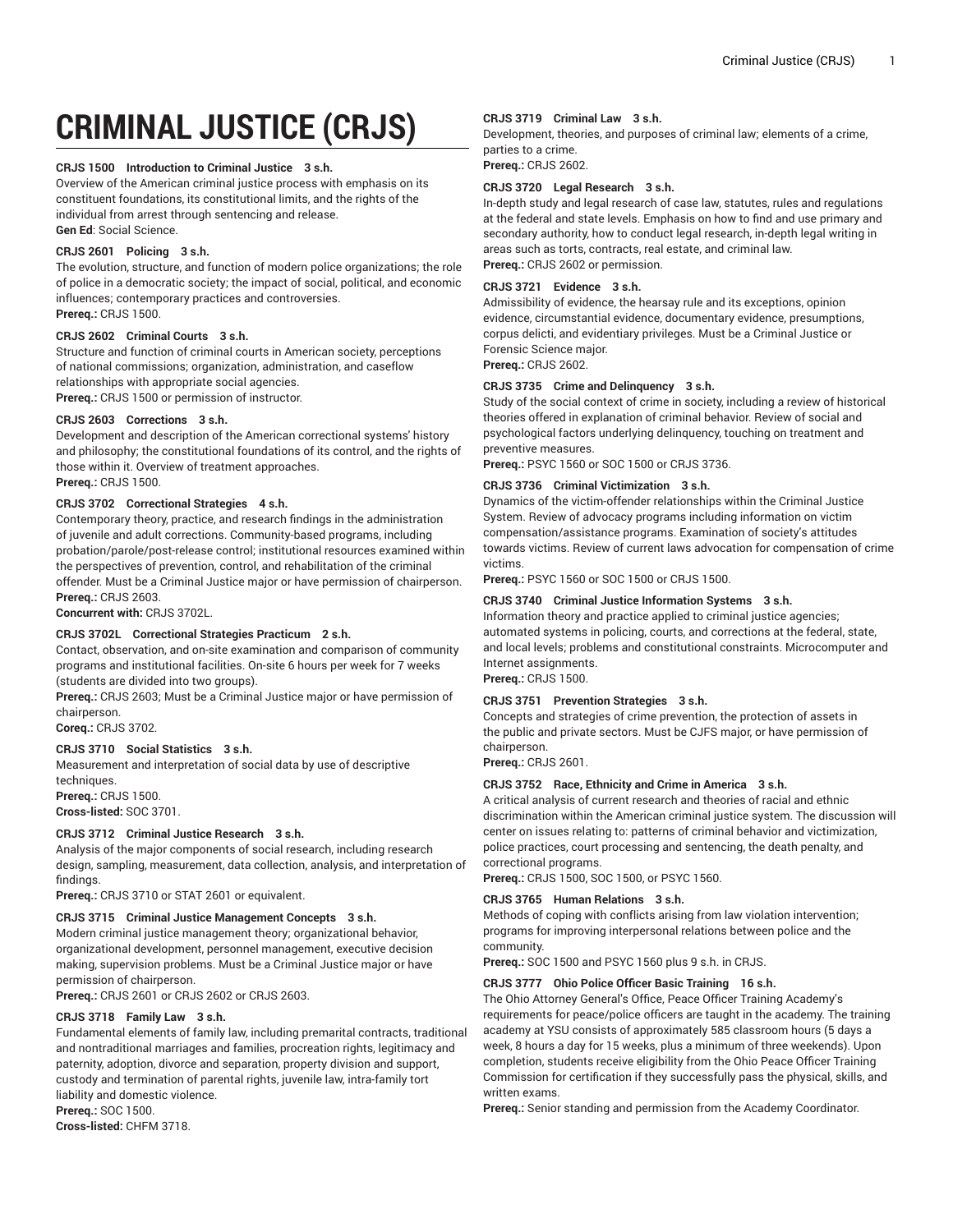# **CRJS 3799 Directed Individual Study 1-5 s.h.**

Individual study or field research of a special topic related to the criminal justice field. Application must be made to the department prior to registration. May be repeated once for a maximum of 6 s.h.

**Prereq.:** Senior standing and 15 s.h. of CRJS and approval of instructor.

## **CRJS 4800 Senior Seminar 3 s.h.**

Overview of the criminal justice system in the United States. Review of constitutional issues, discussion of contemporary issues. Serves as the criminal justice senior capstone course. Portfolios and resumes prepared, assessment exam. Must be a Criminal Justice major or have permission of chairperson.

**Prereq.:** Senior standing or permission of chairperson.

**Gen Ed**: Capstone.

## **CRJS 4803 Correctional Case Management and Treatment 3 s.h.**

Theory and techniques of counseling and interviewing the correctional client including case management. Simulated field and clinical situations to provide experience in interviewing and report writing. Portfolios are resumes prepared, assessment exam. Must be a Criminal Justice major or have permission of chairperson.

**Prereq.:** CRJS 3702 or CRJS 2603.

## **CRJS 4807 Criminal Justice Internship 3-12 s.h.**

Field experiences in an appropriate criminal justice agency under the direction of qualified and experienced professionals. Grading is CR/NC. May be repeated once for a maximum of 12 s.h. 3-12 s.h.

**Prereq.:** Senior standing in CRJS and specific emphasis area courses per department guidelines.

# **CRJS 4848 Loss Prevention and Assets Protection Administration 3 s.h.**

Security standards, policy, and regulations at the state and federal levels as they impact on the security operations. Administrative decisions regarding security program. Plant protection, safety and security; credit and insurance investigative procedures. Portfolios and resumes prepared, assessment exam. **Prereq.:** CRJS 3751 and senior standing in criminal justice or permission of chairperson.

#### **CRJS 4850 Special Topics in Criminal Justice 3 s.h.**

Contemporary issues in criminal justice. Topics are announced prior to enrollment.

**Prereq.:** Senior standing or permission of instructor.

## **CRJS 4851 Women and Justice 3 s.h.**

Examines the historical development and current women's issues as they related to the justice system. Women's roles in the legal system, prisons (as staff and offenders), victims and perpetrators of violence, policing society and organized crime. Female juvenile delinquency and controversial topics such as abortion and capital punishment.

**Prereq.:** Senior standing or permission of the chair.

# **CRJS 4870 Law Enforcement Administration 3 s.h.**

Detailed examination of the administration of line and staff services of law enforcement agencies and the role of technology in administration. Portfolios and resumes prepared, assessment exam. Must be a Criminal Justice major or have permission of chairperson.

**Prereq.:** CRJS 3715 and senior standing.

#### **CRJS 4890 Judical Administration 3 s.h.**

Court management examined in light of structure, judicial responsibility, and inherent power of courts. Case flow, case management, automation, and judicial staffing. Portfolios and resumes prepared, assessment exam. **Prereq.:** CRJS 3715 and CRJS 3719 and senior standing in criminal justice or permission of chairperson.

#### **CRJS 5802 Corrections Law and Liability 3 s.h.**

Analysis and examination of legal mandates and restrictions affecting the field of corrections. History of the development of offender rights, current issues surrounding offender rights, and future concerns in this area. Jail and prison standards, accreditation standards, case law, and liability concerns. **Prereq.:** CRJS 3702 or CRJS 3719.

#### **CRJS 5820 Advanced Legal Research 3 s.h.**

Advanced techniques in conducting legal research using standard reference tools as well as automated on-line services and the Internet. Analysis of findings of legal issues related to criminal justice, report and memoranda writing utilizing the Harvard University System of Citations, legal forms and terminology.

**Prereq.:** CRJS 3720 or approval of instructor.

#### **CRJS 5825 Criminal Procedures and Constitutional Issues 3 s.h.**

Constitutional foundations of the American criminal justice process with special emphasis on recent Supreme Court decisions. Legal and practical applications of the laws of arrest, criminal procedure, search and seizure, court structures, and federal civil rights.

**Prereq.:** CRJS 3719 and must be a criminal justice major or have permission of chairperson.

## **CRJS 5831 Violence in America 3 s.h.**

Analysis of violence in America including official and unofficial statistics, types and levels of violence, research findings, and profiles of offenders. Case analysis of domestic violence, juvenile violence, gangs, and other forms of violence.

**Prereq.:** CRJS 3735.

## **CRJS 5840 Critical Incidents and Homeland Security 3 s.h.**

This course provides an overview of emergency planning at all stages from the initial development of an emergency plan to the management of crisis situations to the evaluation of the response. The course culminates in the creation of an emergency preparedness plan for jurisdiction or agency of the student's choosing, and the student is encouraged to select a situation consist with present work or long-term career plans.

**Prereq.:** CRJS 1500, PHLT 1531, OR graduate student status.

## **CRJS 5841 Terrorism and Countersurveillance 3 s.h.**

The course provides an introduction to terrorism and counter-terrorism techniques. Generally, the course material is divided into two parts. First, the course offers a description of terrorist and anti-government groups. Topics covered include the background and history of terrorist and anti-government groups as well as the tactics of these groups. Second, the course takes the perspective of homeland security and law enforcement agencies proactively counteracting the threats to public safety that they groups may pose. **Prereq.:** CRJS 1500, PHLT 1531, OR graduate student status.

**CRJS 5865 Gathering and Using Information in Criminal Justice 3 s.h.** Specialized communication skills to prepare criminal justice practitioners in information-gathering techniques, written presentation techniques, verbal and nonverbal communication skills within constitutional guidelines. **Prereq.:** CRJS 3712 or CRJS 3765.

#### **CRJS 5872 Drugs and Crime 3 s.h.**

This course will cover the drug-crime connection. In doing so, a wide variety of topics will be highlighted from a history of criminal justice policies on various drugs to ways to prevent and treat substance abuse. The three learning objectives (LO) that will be pursued in this course are: 1) explain the context of the criminal justice approaches to specific types of drugs; 2) apply criminal justice (CJ) theories on drug use and abuse; and 3) analyze and assess drug-control policies and criminal justice intervention/management strategies. These three course objectives relate to the overall CJ degree learning outcomes in fostering critical thinking relative to CJ policies, literature review development, and the inter-relationships within the CJ system.

#### **CRJS 5875 Juvenile Justice System 3 s.h.**

In-depth analysis of the specialized agencies and procedures developed to deal with problems of juveniles from a historical and philosophical perspective. Consideration of the juvenile court, community-based programs, institutionalization.

**Prereq.:** Senior standing.